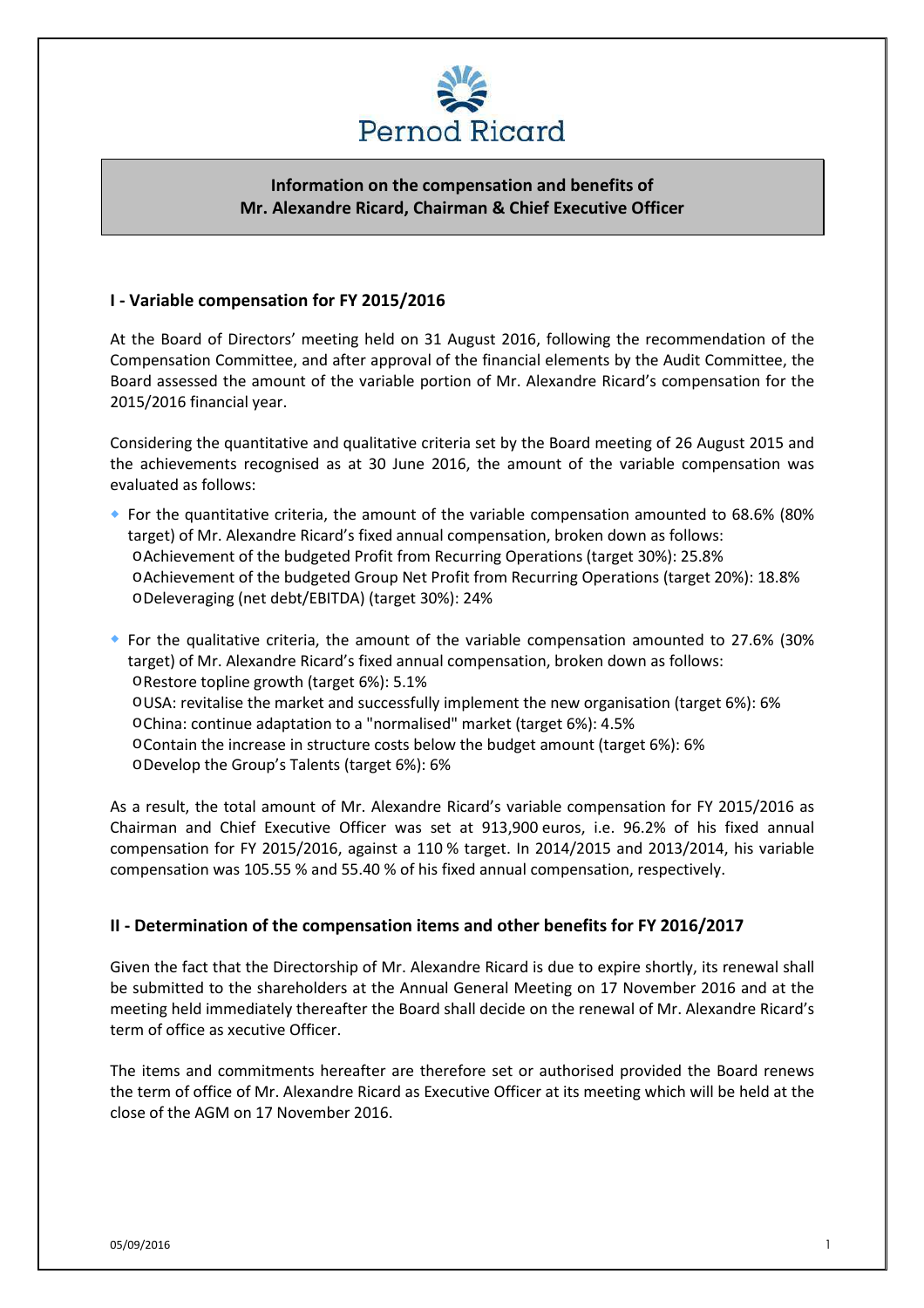# **1/ Compensation items**

When it met on 31 August 2016 the Board of Directors decided to grant the following items of compensation to Mr. Alexandre Ricard as Chairman and Chief Executive Officer for FY 2016/2017, following the recommendation made by the Compensation Committee:

- 2016/2017 fixed gross annual compensation: 950,000 euros (unchanged)
- 2016/2017 variable compensation: maintenance of the 110% target variable compensation and of the 180% maximum of the fixed annual compensation. The following decisions were made:
	- o Quantitative criteria: no change in the structure: 80% target and 150% maximum
	- o Qualitative criteria: 30% target as previously, but with the addition of the possibility of overachievement up to 45%, in order to be in line with market practices
	- $\circ$  Whatever the circumstances, the variable compensation (quantitative + qualitative criteria) shall not exceed 180% of the fixed compensation
- No attendance fees
- Entitlement to conditional stock options and to performance shares
- Company car

### **2/ Renewal of the related-party commitments to Mr. Alexandre Ricard as Chairman and Chief Executive Officer**

When it met on 31 August 2016 the Board of Directors, in compliance with the procedure governing related-party agreements and commitments, decided to maintain the commitments hereafter to Mr. Alexandre Ricard as Chairman and Chief Executive Officer following the recommendation made by the Compensation Committee. The commitments shall be submitted to the shareholders at the AGM on 17 November 2016.

#### **2.1 Non-compete clause / severance pay clause (for imposed departure)**

o 12-month non-compete clause (12 months of compensation<sup>1</sup>)

This non-compete clause is put in place to restrict the ability of the Executive Director to work for a competitor. It is set up to protect the company.

In conformity with the AFEP-MEDEF code, the Board may choose not to apply this clause upon departure of the Executive Director.

 $\circ$  Imposed departure clause of maximum 12 months of compensation<sup>1</sup> which would be due, subject to fulfillment of performance conditions, in case of imposed departure related to a change of control or strategy of the Group (according to the Afep-Medef Code, no payment in case of a departure related to i) non-renewal of his term of office, ii) if departure was decided by the Executive Director himself, iii) in case of a change of position within the Group or iv) if he is close to retirement).

Payment of the imposed departure clause is then subject to the 3 following performance conditions:

- $\checkmark$  1<sup>st</sup> criterion: Bonus rates achieved over the term(s) of office: criterion number 1 will be considered as met if the average bonus paid over the entire length of the term(s) of office is no less than 90 % of the target variable compensation;
- $\checkmark$  2<sup>nd</sup> criterion: Growth rate of Profit from Recurring Operations over the term(s) of office: criterion number 2 will be considered as met if the average growth rate of Profit from Recurring Operations vs budget of each year over the entire length of term(s) of office is above 95% (restated for currency and scope);

 $\overline{a}$ 

<sup>05/09/2016</sup> 2  $^1$  Last fixed annual compensation + last variable annual compensation decided by the Board of Directors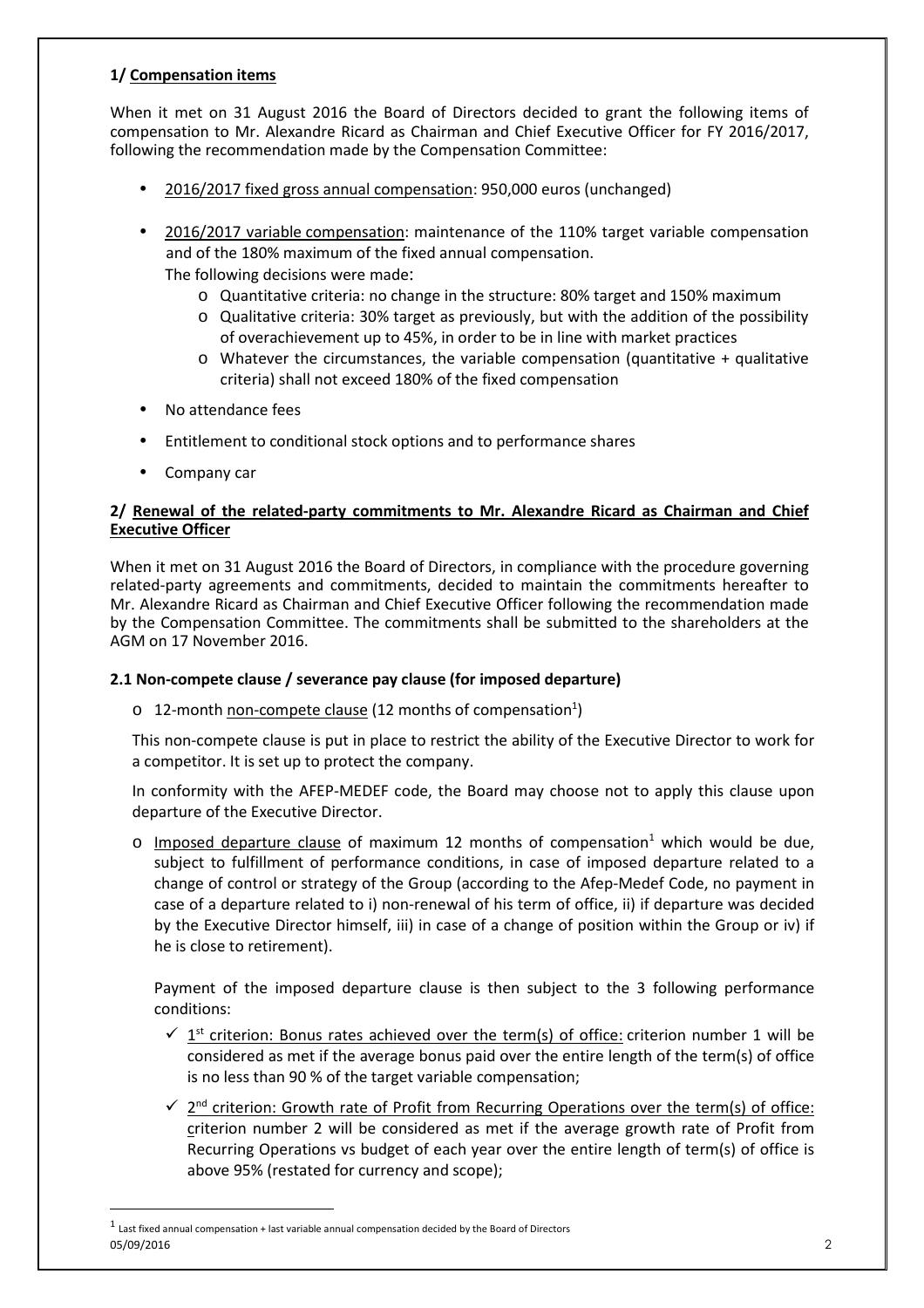$\checkmark$  3<sup>rd</sup> criterion: Sales growth over the term(s) of office: criterion number 3 will be considered as met if the average sales growth over the entire length of term(s) of office is greater than or equal to 3% (restated for currency and scope).

The amount of the compensation will be calculated as follows:

- If all 3 criteria are satisfied: payment of 12 months of compensation<sup>1</sup>
- If 2 of the 3 criteria are satisfied: payment of 8 months of compensation<sup>1</sup>
- If 1 of the 3 criteria is satisfied: payment of 4 months of compensation<sup>1</sup>
- If no criteria is satisfied: no compensation paid

In accordance with the Afep-Medef Code, the overall amount related to the non-compete clause and the imposed departure clause (sum of both clauses) will be capped at 24 months of compensation<sup>1</sup>.

**2.2 Collective healthcare and insurance schemes**: in the same conditions as those applicable to the category of employees he belongs to as far setting benefits and other compensation items is concerned.

#### **3/ Cancellation of the defined-benefit supplementary pension scheme**

When it met on 31 August 2016, the Board of Directors considering the increasing cost and dwindling efficiency of the defined-benefit supplementary pension scheme (article L. 137-11 of the French Code de la Sécurité Sociale) decided, following the recommendation of the Compensation Committee, to cancel this benefit to Mr. Alexandre Ricard as Executive Officer effective upon the renewal of his term of office as Executive Officer submitted to the shareholders at the close of the AGM held on 17 November 2016.

In return for the cancellation of the defined-benefit supplementary pension scheme and in order to take into consideration the fact that the Executive Officer shall have to build up his supplementary pension on his own, the Board of Directors examined the recommendation made by the Compensation Committee and decided to grant additional compensation to Mr. Alexandre Ricard provided (i) his term of office is renewed by the Board when it meets immediately after the close of the AGM on 17 November 2016 and (ii) the shareholders at the AGM on 17 November 2016 approve the resolution governing the grant of free shares. Said compensation shall be broken down into two components:

• An exceptional component designed to provide the Executive Officer with seed funding to build his supplementary pension. He shall thus receive an exceptional grant of 26,968 free shares, the final acquisition of which shall be subject to attendance and be distributed over three years (i.e. 8,989 shares in November 2017, 8,989 shares in November 2018 and 8,990 shares in November 2019). At the close of the acquisition period, all the shares shall be subjected to a holding period of at least 2 years. The Board decided that the compensation would be in shares only, so as to be fully in line with the interests of the shareholders. The IFRS value of the shares is 2.668 million euros.

As this grant is designed to partly offset the entitlements from the defined-benefit supplementary pension scheme that the Corporate Officer will no longer have, the Board of Directors, following the recommendations of the Compensation Committee, decided not to make shares subject to performance conditions. However, the Board decided to impose an attendance condition by distributing the grant over a period of 3 years.

This exceptional grant of free shares is subject to the approval of the corresponding resolution at the AGM on 17 November 2016 and part of a specific plan that the Board shall implement at the close of the AGM.

• An annual component amounting to 10% of Mr. Alexandre Ricard's annual fixed and variable compensation, paid every year as of 2017: